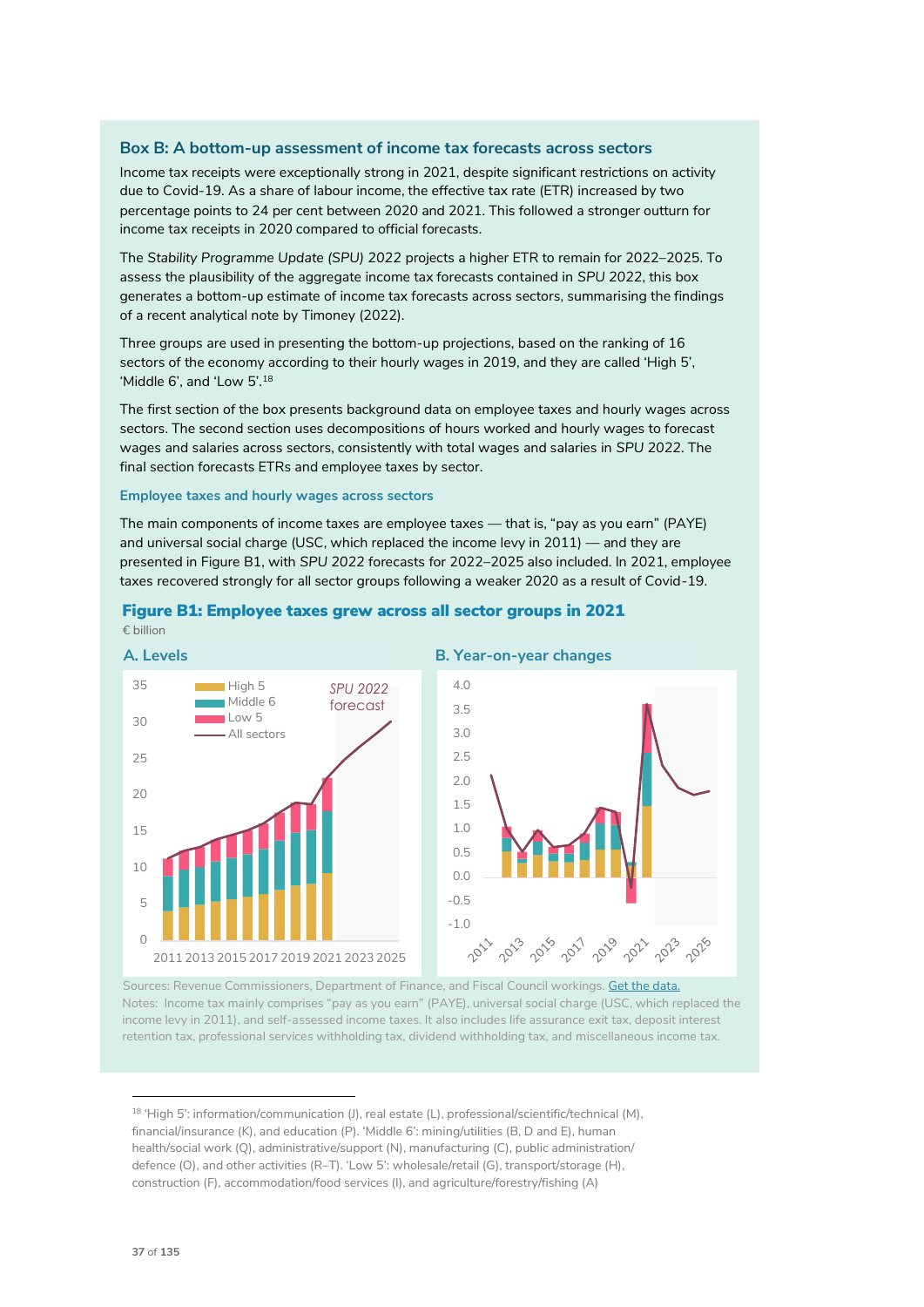Table B1 summarises the pre-pandemic shares of employee taxes, wages and salaries, and hours worked in 2019 for the three sector groupings introduced above. The differences among these shares illustrate the progressivity of employee taxes.

# Table B1: Employee taxes, wages and salaries, and hours worked in 2019

Percentage of total for employees in all sectors

|                    | High 5 | Middle 6 | Low 5 |
|--------------------|--------|----------|-------|
| PAYE and USC       | 40     | 38       | 22    |
| Wages and salaries | 33     | 42       | 25    |
| Hours worked       | フフ     | 43       | 36    |

Sources: Eurostat; and Fiscal Council calculations.

Note: The sector groupings are based on a ranking of 2019 hourly employee wages for NACE Rev 2 sectors.

Figure B2 presents data for 1995–2021 for employees' hourly wages in the Irish economy. This shows that the 'High 5' sector grouping has seen considerably faster hourly wage growth over time compared to the 'Middle 6' and 'Low 5'. For the two groups with lower wages, the pandemic resulted in an increase in average hourly wages in 2020 and 2021, since job losses were concentrated among workers with the lowest wages.

# Figure B2: Employee hourly wages have grown rapidly for the five sectors with the highest 2019 hourly wages



Notes: The sector groupings are based on a ranking of 2019 employee wages per hour worked for NACE Rev 2 sectors.

This also shows that there has been a long-standing trend divergence between the higher-paid and other sectors in terms of the hourly wage. This reflects stronger productivity growth in the higher pay sectors. By contrast, average hourly wages have barely increased in cash terms since the Great Recession in the lowest paid sectors, implying a decline in real wages.

#### **Forecasting wages and salaries by sector (consistent with** *SPU 2022* **projections)**

The slow-changing nature of hours worked shares across sectors provides a simple basis for forecasting the share of each sector using linear trend extensions. The sample period used is from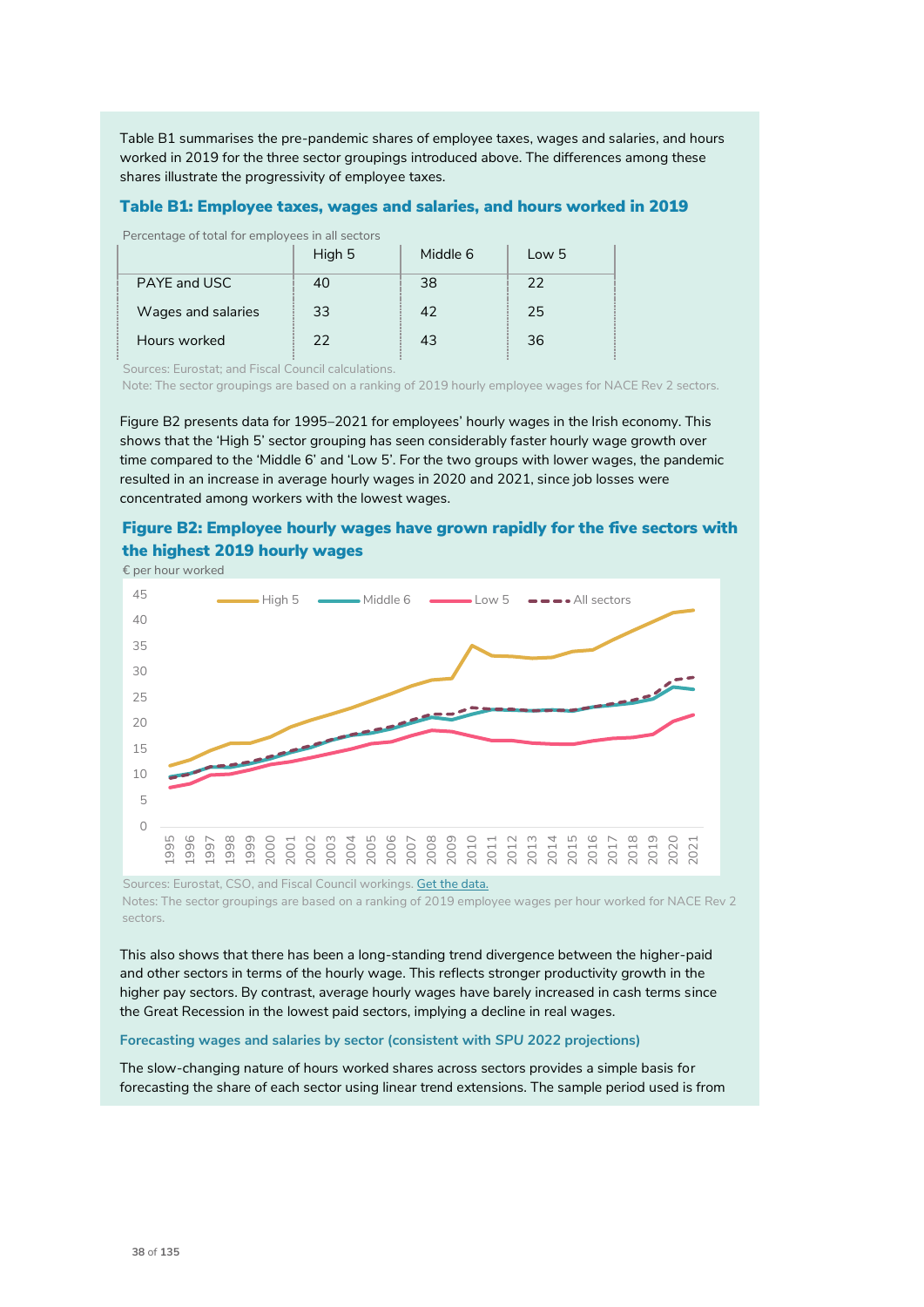ten-year trends for sectoral shares (2012–2021).<sup>19</sup> Multiplying the implied projections for hours worked with ten-year trends in hourly wages results in a preliminary, "uncalibrated" projection for employee wages and salaries. As shown in Figure B3.A, this approach is insufficient to explain the official forecasts for wages and salaries, falling short by €9.5 billion (7.7 per cent) in 2025.

To match this, a "calibrated" version of the estimates is constructed by allocating the differences for the total each year in proportion to each sector's share of total wages and salaries. This raises the level of the average hourly wage by about €2.50 (8 per cent) for 2025. Using these "calibrated" data for wages and salaries allows for the derivation of the implied employee hourly wage rates over the forecast horizon in terms of the bottom-up picture (Figure B3.B).

**B. Employee hourly wages**

## Figure B3: Calibrating hourly wages and salaries



**A. Uncalibrated projection for employee wages, and target**

Sources: Revenue Commissioners; Eurostat; Department of Finance; and Fiscal Council workings. <u>Get the data.</u> Notes: In panel A, the uncalibrated wages and salaries projections come from multiplying the hours worked decomposition by the ten-year linear trend extensions of employee hourly wages (dotted lines in panel B).

#### **Forecasting effective tax rates and employee taxes by sector**

To forecast income taxes across sectors, one approach is to use projected hourly wages derived in the previous section and to match them to expected sectoral effective tax rates (ETRs). The idea is that higher wage sectors will have higher ETRs and so a shift in income towards them will raise the economy-wide average tax rate.<sup>20</sup>

Using available data, the average elasticity of tax revenue to income growth over 2011–2021 is calculated across sectors as 1.3 for 'High 5', 0.8 for 'Middle 6', 0.9 for 'Low 5', and 1.1 for all

<sup>&</sup>lt;sup>19</sup> Employee hours worked data from Eurostat are used up to 2019, but extended forward for 2020 and 2021 using actual hours worked data published by the CSO. This is to reflect the impact of the pandemic on hours worked more accurately, since standard ILO labour market data included many Pandemic Unemployment Payment recipients as employed. For 2022– 2025, the series for employee hours worked is extended using the *SPU 2022* forecasts for the growth rate in total hours worked.

<sup>&</sup>lt;sup>20</sup> However, compositional effects can affect these results. For example, if a sector experiences a shift towards part-time workers instead of full-time workers, along with no change in its hours worked or employee wages, then the ETR for that sector is likely to decline — owing to a lower average tax burden on part-time workers relative to full-time workers. This scenario would not imply a positive elasticity of the sector's ETR with respect to its hourly pay.